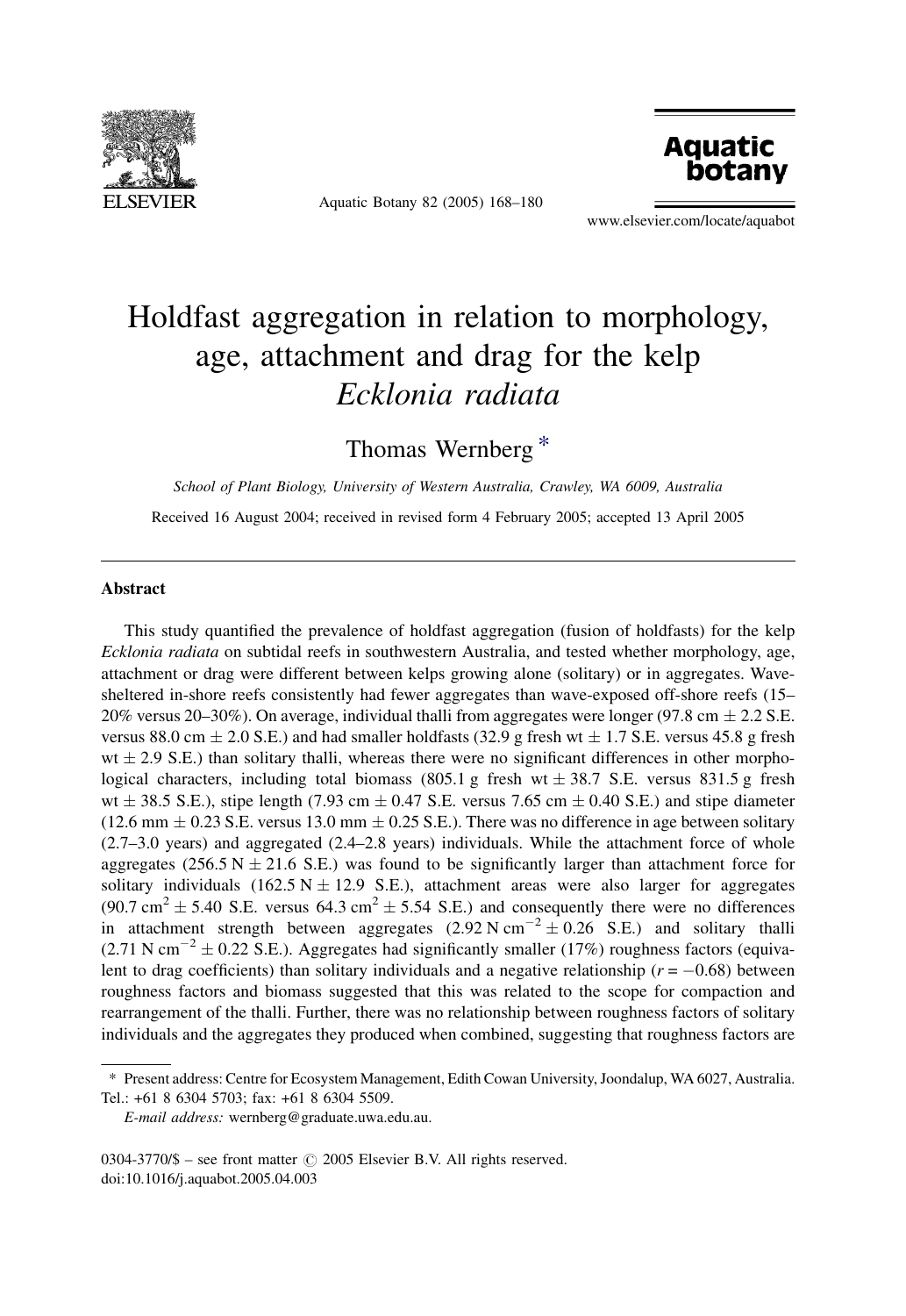not additive or multiplicative. The spatial distribution of holdfast aggregates, the morphological differences between solitary and aggregated individuals as well as their attachment and drag characteristics were all consistent with aggregation reducing the rate of fatal kelp dislodgment.  $\odot$  2005 Elsevier B.V. All rights reserved.

Keywords: Age; Aggregation; Attachment strength; Drag force; Ecklonia radiata; Kelp; Morphology; Wave exposure

### 1. Introduction

Macroalgae are commonly found in almost monospecific patches ([Schiel, 1985;](#page-12-0) [Holbrook et al., 1991; Piazzi et al., 2001](#page-12-0)) and within these patches the spatial distribution of thalli is often clumped [\(Rice, 1987; Goodsell et al., 2004\)](#page-12-0). In some species, such as Caulerpa spp., clumping is caused by vegetative growth patterns ([Piazzi et al., 2001](#page-12-0)) whereas in other species short dispersal distances of propagules may be responsible [\(Dayton, 1973](#page-11-0)).

The ecological significance of close proximity of macroalgae to conspecifics is not well understood. Macroalgae are known to affect their immediate physical environment [\(Eckman et al., 1989; Holbrook et al., 1991\)](#page-11-0) and this can have both positive and negative effects on adjacent conspecifics. Positive effects may include protection from grazing [\(Velimirov and Griffiths, 1979; Anderson et al., 1997](#page-12-0)), ultraviolet light [\(Wood, 1987\)](#page-12-0) or destructive hydrodynamic forces ([Johnson, 2001\)](#page-11-0), whereas negative effects may include shading [\(Kennelly, 1989; Holbrook et al., 1991\)](#page-11-0), thallus abrasion [\(Velimirov and Griffiths,](#page-12-0) [1979\)](#page-12-0) and mortality due to entanglement ([Dayton et al., 1984\)](#page-11-0).

Ecklonia radiata (C. Agardh) J. Agardh is a small perennial kelp that dominates subtidal reefs in temperate Australia ([Wernberg et al., 2003b; Goodsell et al., 2004\)](#page-12-0). E. radiata is a typical aclonal unitary macroalga (sensu [Santelices, 2004\)](#page-12-0) where the frond originates from a single stipe attached to a holdfast of haptera. Nevertheless, over years of sampling in E. radiata kelp beds, I have noticed that a large proportion of the adult sporophytes are found in aggregates where holdfasts of adjacent thalli are fused. Fused aggregates may arise either because spores settle in close proximity and develop concomitantly ([Dayton, 1973;](#page-11-0) [Critchley, 1983; Dayton et al., 1984](#page-11-0)) or because spores settle on or around the holdfasts of already established sporophytes [\(Anderson et al., 1997](#page-11-0)). Fusion of holdfasts and sporelings (coalescence) is well described for a range of red algae [\(Santelices et al., 1999](#page-12-0)) whereas there are only sporadic accounts of similar phenomena among brown algae (e.g., [Critchley, 1983;](#page-11-0) [Dayton et al., 1984; Paine, 1990; Anderson et al., 1997](#page-11-0)). Moreover, while some coalescent red algae result in chimeric forms where individuals become practically indistinguishable [\(Santelices et al., 1999](#page-12-0) and references therein), the association between individuals within aggregates of E. radiata appears much more superficial with thalli apparently only sharing holdfast space (but see [Paine, 1990](#page-12-0) for observations suggesting a closer relationship). It is clear that the intimate association between coalescent red algae has important physiological, morphological and ecological consequences [\(Santelices et al., 1999; Santelices, 2004](#page-12-0)). In contrast, the implication of the loose associations between aggregated thalli of unitary algae, such as E. radiata is little known (see however, [Holbrook et al., 1991](#page-11-0)).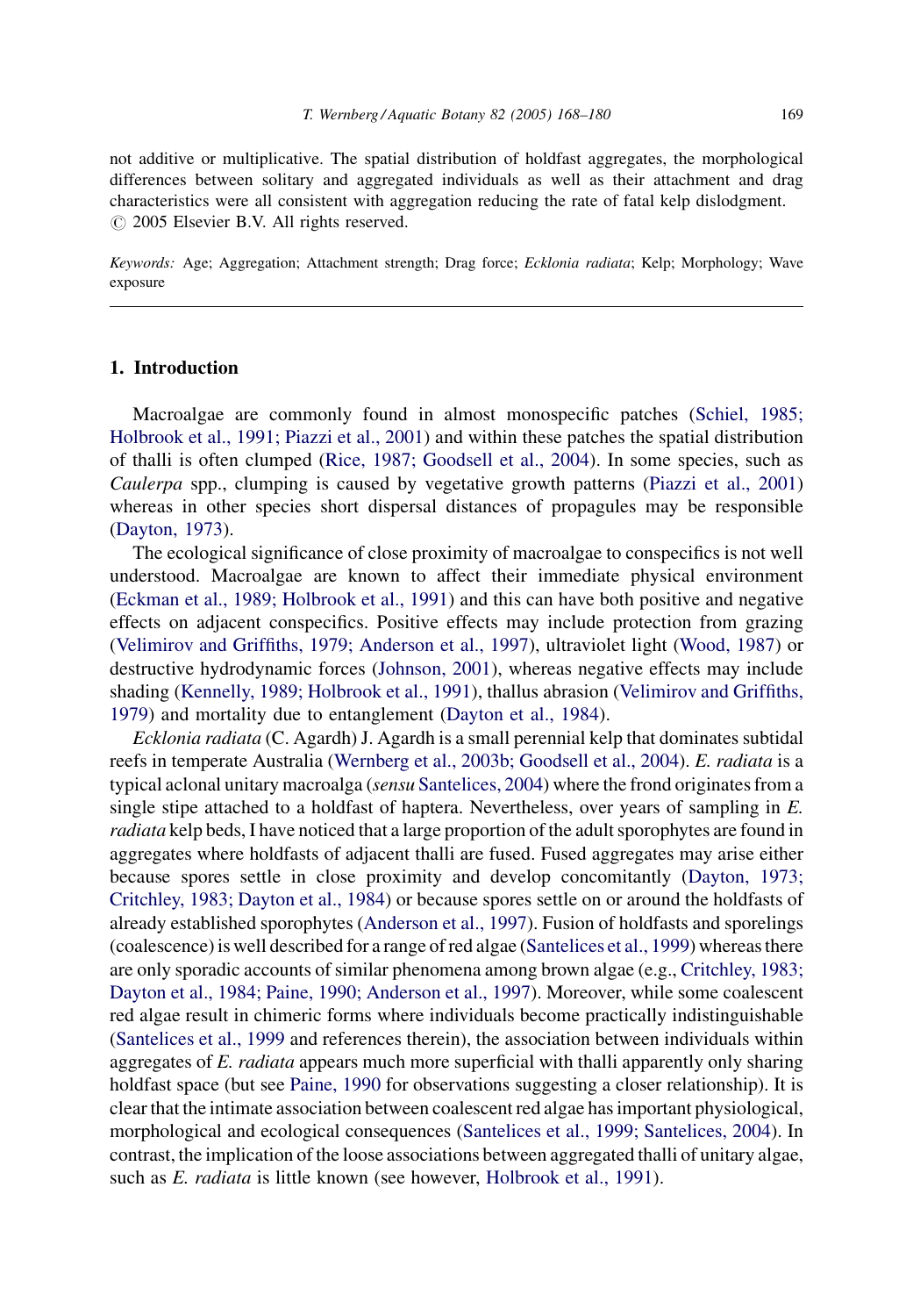Macroalgal morphology is known to vary with population density [\(Hymanson et al.,](#page-11-0) [1990; Holbrook et al., 1991; Sjøtun and Fredriksen, 1995; Arenas and Fernandez, 2000](#page-11-0)). Because of the extreme proximity of thalli it seems reasonable to predict that aggregation will affect thallus morphology in a way consistent with density-dependent resource limitation, such as elongation ([Hymanson et al., 1990; Holbrook et al., 1991; Sjøtun and](#page-11-0) [Fredriksen, 1995\)](#page-11-0) and reduced biomass [\(Arenas and Fernandez, 2000](#page-11-0)). The closeness of thalli may also affect dislodgment rates. The predicted morphological changes ([Gerard,](#page-11-0) [1987](#page-11-0)), sheltering and support of leeward thalli [\(Holbrook et al., 1991; Johnson, 2001](#page-11-0)) or compaction [\(Koehl and Alberte, 1988; Armstrong, 1989; Milligan and DeWreede, 2004\)](#page-11-0) may reduce hydrodynamic drag in aggregates. Dislodgment where attachment is overcome by hydrodynamic drag can be a major mortality factor of E. radiata ([Thomsen et al., 2004\)](#page-12-0) and similar small kelps ([Milligan and DeWreede, 2000; Duggins et al., 2003](#page-11-0)). The net effect of aggregation on dislodgment rates will depend on how the attachment of overlapping holdfasts is related to changes in hydrodynamic drag. If aggregation affects dislodgment rates by influencing either hydrodynamic drag or attachment strength it will imply that E. *radiata* populations from different hydrodynamic environments have different proportions of aggregates. Furthermore, if aggregates have different dislodgment rates than solitary thalli, differences in ages of individuals would be expected.

Consequently, in this study I tested the hypotheses that the relative abundance of holdfast aggregates were different between wave-sheltered in-shore and wave-exposed offshore reefs, and that the distribution patterns were consistent with differences in morphology, age, attachment and drag between solitary and aggregated kelps.

#### 2. Materials and methods

#### 2.1. Holdfast density and prevalence of aggregation

The density of kelp holdfasts was quantified during summer and autumn on limestone reefs at two southwest Australian locations approximately 400 km apart; Marmion Lagoon  $(31°49.5'S 115°42.0'E)$  and Hamelin Bay  $(34°13.5'S 115°00.5'E)$ . Despite their names, both locations represent exposed open coast environments. The southwest Australian coastline is micro-tidal so the hydrodynamic environment is entirely dominated by seas and swell at both locations. At each location, three off-shore (wave-exposed) and three in-shore (wavesheltered) 6–8 m deep sites were selected 1–5 km apart. At each site twenty 1  $m<sup>2</sup>$  quadrats were haphazardly placed  $1-5$  m apart within E. *radiata* patches of 60–80% canopy cover. The number of holdfasts supporting mature kelp sporophytes (stage 3, [Kirkman, 1981](#page-11-0)) was counted within each quadrat, and while counting it was noted whether the holdfasts were growing alone(solitary) or aggregated (fused) with adjacent holdfasts. Differences in holdfast densities and frequencies of aggregation (% of holdfasts) were tested with three-way ANOVA.

#### 2.2. Morphology and age

Individual kelp thalli growing solitary ( $n = 52$ ) or in aggregates ( $n = 52$ ) were collected haphazardly from reefs throughout Marmion Lagoon and brought ashore for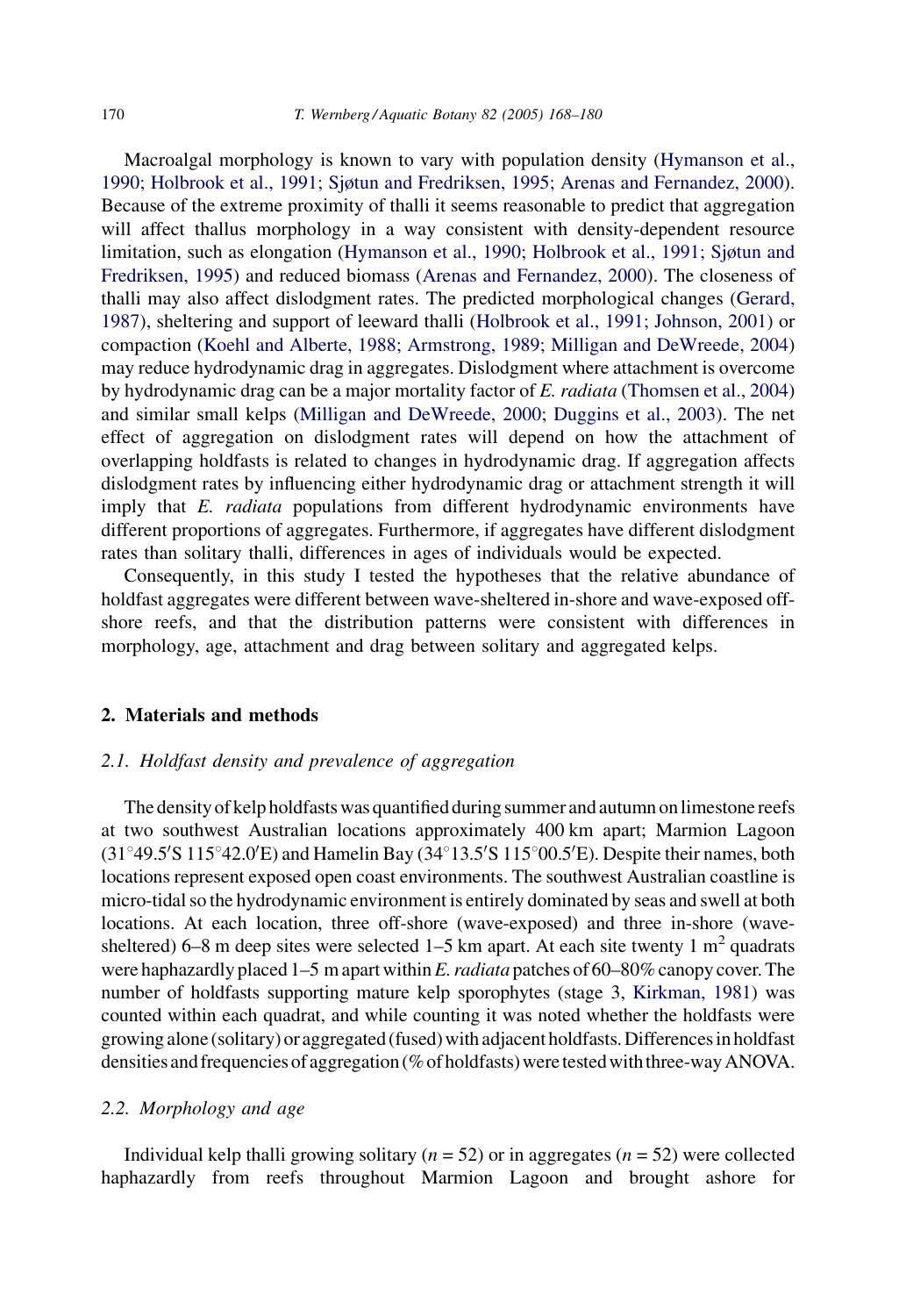morphological measurements and age determination. Collections were made opportunistically over summer and autumn and always as equal numbers of solitary and aggregated thalli to avoid bias due to differences in sampling time or place. Morphological measurements included total length (stipe base to longest laminal apex), stipe length (stipe base to stipe apex), stipe diameter (immediately above holdfast), thallus fresh weight and holdfast fresh weight. Only one haphazardly selected thallus was measured from each aggregate. However, because it was often impossible to separate individual holdfasts within an aggregate, the compound holdfast was weighed and divided by the number of mature thalli in the aggregate. By far the majority of aggregates had only two thalli. The ages of kelp thalli were estimated by two different techniques as described for E. radiata from New Zealand ([Novaczek, 1981](#page-12-0)): counting layers of haptera in the holdfast and cortical growth rings in the stipe. The age determinations were done as blind readings where haptera and stipes were labelled, mixed and processed without knowledge of their identity. Each morphological character and readings from both age determinations were then compared between solitary and aggregated thalli with Student's t-tests. Spearman rank correlation was used to assess the consistency of pairwise age readings.

#### 2.3. Attachment strength

The attachment force of solitary thalli  $(n = 19)$  and whole aggregates  $(n = 19)$  was measured in situ in Marmion Lagoon during summer by pulling them off the reef with a 200 N or 350 N Pesola spring scale. A piece of nylon webbing was placed around the stipe(s) and attached to the spring scale. The pull was made at an angle of  $30^{\circ}$  to the substratum as one constant motion, slowly increasing force until the holdfast(s) came off. Samples where stipes broke before dislodgment were relatively few and were discarded. Holdfast attachment area was calculated as the area of an ellipsoid from measurements of the holdfast diameter in two perpendicular directions. Attachment force, area and strength (force standardised to holdfast area) were compared between solitary thalli and aggregates with a Student's *t*-test.

#### 2.4. Drag force

Drag forces were measured on whole thalli cut immediately above their holdfasts. Holdfasts were not included because their largest surface, the attachment plane, does not obstruct flow when the kelps are attached to a reef. Kelp thalli were towed behind a boat at known speeds while force was measured with a Pesola spring scale. The kelps were connected to the spring scale via a non-flexible cord running on low-friction wheels along a vertical pole attached to the side of the boat. The pole, extending approximately 0.5 m into the water, and a 0.2 kg weight kept the kelp submerged, out of the wake of the boat. The background drag created by the setup was measured without kelp and subtracted measurements with kelp. Drag was measured for both solitary thalli  $(n = 16)$  and aggregates  $(n = 8)$  where aggregates were constructed by randomly pairing the solitary thalli so that no thallus was used in more than one aggregate.

The relationship between the drag in an object, its size and the viscosity and velocity of the fluid is commonly described by the drag-equation (e.g., [Vogel, 1984\)](#page-12-0). However,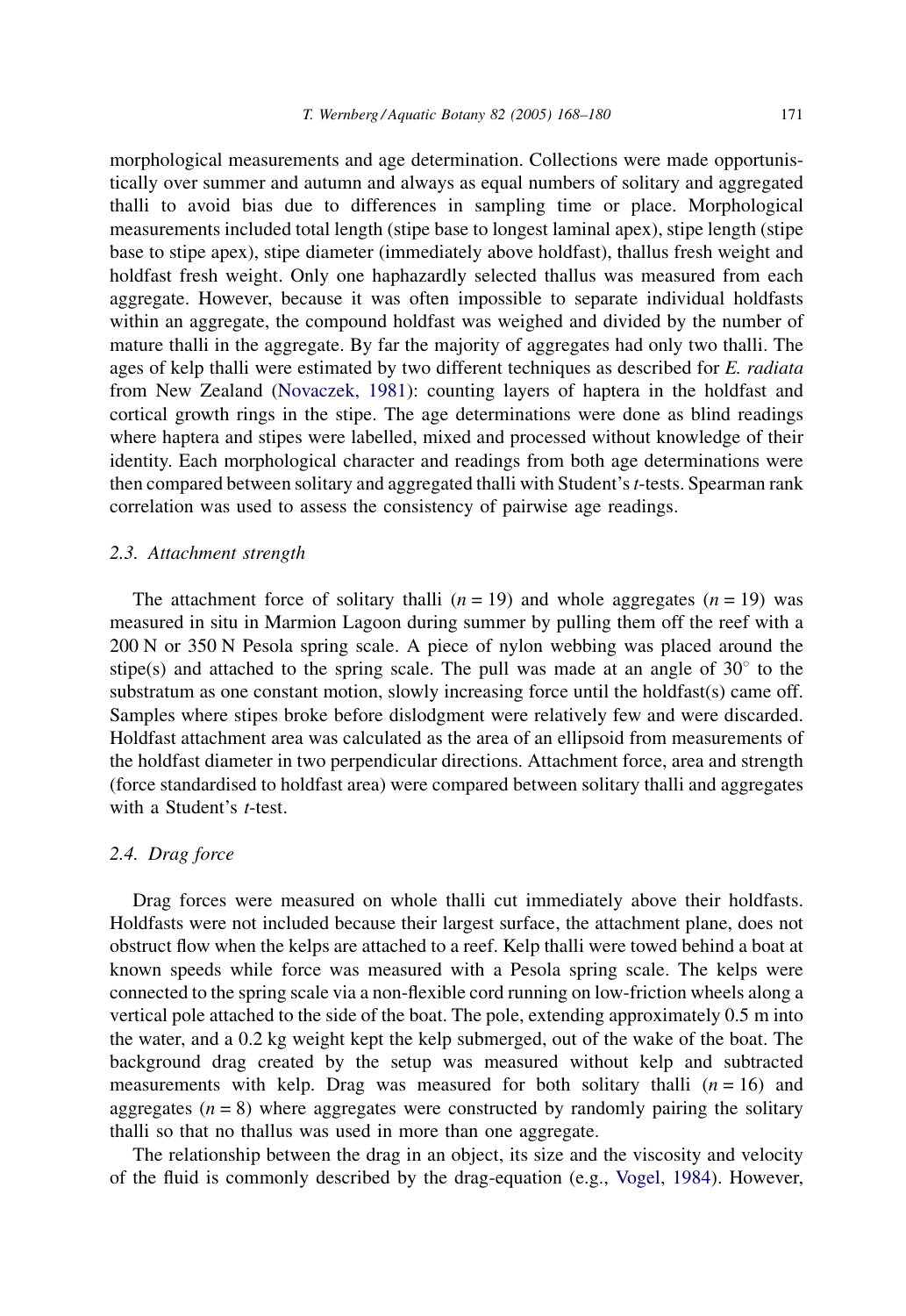the drag-equation is based on size measured as surface area and this can be very difficult to obtain for complex three-dimensional macroalgae, such as kelps, and therefore, [Schutten and Davy \(2000\)](#page-12-0) proposed a simplified relationship of  $D = A'' \times B \times U^{1.5}$ , where  $D$  is the hydrodynamic drag (drag force),  $A''$  the 'roughness factor',  $B$  the thallus biomass and  $U$  is the water velocity. [Schutten and Davy \(2000\)](#page-12-0) demonstrated that this 'modified drag-equation' was very precise in modelling the relationship between drag, thallus biomass and water velocity for a wide range of morphologically distinct macrophytes.  $A''$  is the main variable of interest in that it is analogous to the classic drag coefficient ([Schutten and Davy, 2000\)](#page-12-0) which, adjusting for size and fluid characteristics, directly relates objects and their resistance to flow [\(Vogel, 1984\)](#page-12-0). Consequently, for each drag–velocity profile D was regressed on  $B \times U^{1.5}$  and A'' derived as the slope of the resulting linear regression models.

# 3. Results

# 3.1. Holdfast density and aggregation frequency

There were no significant differences in holdfast density among locations or reef lines (Table 1) and the surveyed kelp patches had 12.8 holdfasts  $m^{-2} \pm 0.72$  S.E. (*n* = 12 sites). Fifteen to twenty percent of all holdfast units in Marmion Lagoon were fused aggregates of more than one holdfast whereas the corresponding values in Hamelin Bay were 20–30% ([Fig. 1\)](#page-5-0). Off-shore reefs had 5–10% more kelp aggregates than in-shore reefs at both locations and both differences between locations and reef lines were statistically significant (Table 1). The absence of significant interactions between any of the analysed factors indicated that the patterns among locations and reef lines (wave exposures) were consistent. There were however significant differences in holdfast densities among some

Table 1

| factor) on kelp holdfast density and aggregation frequency |                |                  |              |                                   |           |
|------------------------------------------------------------|----------------|------------------|--------------|-----------------------------------|-----------|
| Source of variation                                        | DF             | Holdfast density |              | Holdfast aggregation<br>frequency |           |
|                                                            |                | MS               | F            | <b>MS</b>                         | F         |
| Location                                                   |                | 3.4121           | 17.6         | 76.456                            | $26.1***$ |
| Reef line                                                  |                | 0.0511           | 0.08         | 47.426                            | $9.34*$   |
| Reef line $\times$ location                                |                | 1.0232           | 5.27         | 1.2202                            | 0.42      |
| Site (reef line)                                           | $\overline{4}$ | 0.6643           | $4.64***$    | 5.0754                            | 1.11      |
| Location $\times$ site (reef line)                         | $\overline{4}$ | 0.1940           | 1.35         | 2.9271                            | 0.64      |
| Residual                                                   | 228            | 0.1433           |              | 4.5742                            |           |
| Transformation and Cochran's C                             |                | $\log x$ ,       | $C = 0.17$ . | $x^{0.5}$ , C = 0.11, P > 0.05    |           |

Results from three-way mixed model analysis of variance testing the effect of reef line (in-shore, off-shore; fixed factor), location (Marmion Lagoon, Hamelin Bay; fixed factor) and sites nested within reef line (1–3; random

Variance of holdfast densities remained heteroschedastic even after transformation and significance was therefore judged conservatively at:  $^*P < 0.01$  and  $^{**}P < 0.001$ . For holdfast aggregation frequency:  $^*P < 0.05$  and  $^{**}P < 0.01$ .

 $P < 0.05$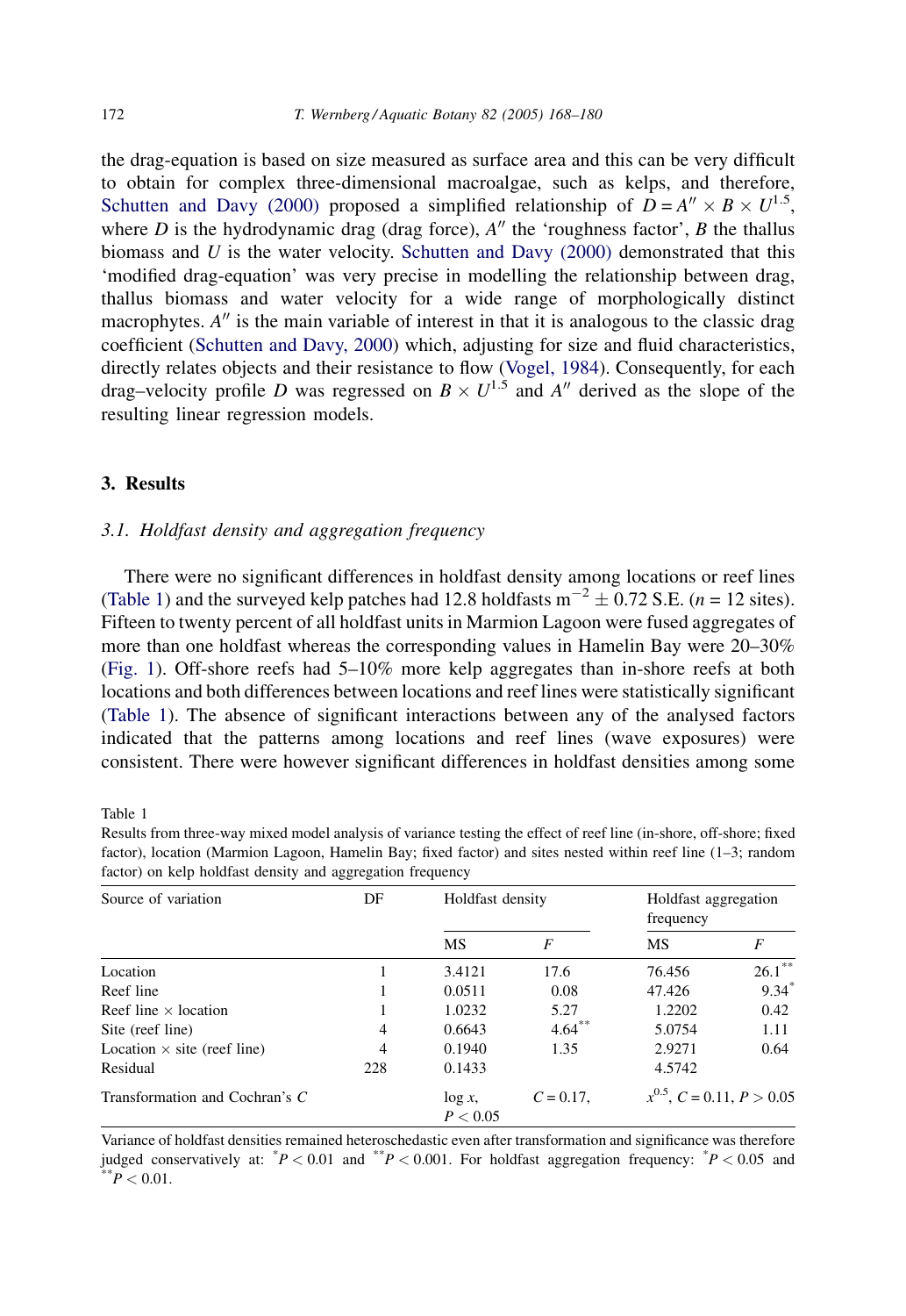<span id="page-5-0"></span>

Fig. 1. Frequency of holdfast aggregates on in-shore (wave-sheltered) and off-shore (wave-exposed) reefs in Marmion Lagoon and Hamelin Bay;  $n = 3$  sites where each site is the average of twenty 1 m<sup>2</sup> quadrats.

sites within reef lines and, at the quadrat-level there was a positive correlation between holdfast density and aggregation frequency ( $r = 0.47$ ,  $P < 0.001$ ,  $n = 240$ ).

# 3.2. Morphology and age

Thallus length and holdfast biomass were highly significantly different between solitary and aggregated thalli (Table 2). Thallus biomass, stipe length and stipe diameter were not significantly different. Individual thalli from aggregates were about 10 cm longer  $(11\%)$ and had about 15 g fresh weight lighter holdfasts (28%) than solitary individuals. There were no significant differences in age as measured by layers of haptera or numbers of cortical stipe rings and the mean age of both solitary and aggregated individuals was found to be just less than 3 years (Table 2). There was a poor agreement between ages determined by the two techniques (solitary individuals: Spearman's  $r = 0.25$ ,  $P = 0.07$ ; aggregated individuals: Spearman's  $r = 0.10$ ,  $P = 0.46$ ;  $n = 52$  for both correlations).

| Table 2 |  |                                                                                                 |
|---------|--|-------------------------------------------------------------------------------------------------|
|         |  | Morphological characters and ages of individual kelps growing alone (solitary) or in aggregates |

|                               | Solitary holdfast | Holdfast aggregate | P       |
|-------------------------------|-------------------|--------------------|---------|
| Thallus length (cm)           | $88.0 \pm 2.0$    | $97.8 \pm 2.2$     | 0.001   |
| Stipe length (cm)             | $7.65 \pm 0.40$   | $7.93 \pm 0.47$    | 0.63    |
| Stipe diameter (mm)           | $13.0 \pm 0.25$   | $12.6 \pm 0.23$    | 0.20    |
| Thallus biomass (g fresh wt)  | $831.5 \pm 38.5$  | $805.1 \pm 38.7$   | 0.63    |
| Holdfast biomass (g fresh wt) | $45.8 \pm 2.9$    | $32.9 \pm 1.7$     | < 0.001 |
| $Age - stipe rings (years)$   | $3.0 \pm 0.11$    | $2.8 \pm 0.11$     | 0.18    |
| Age – haptera (years)         | $2.7 \pm 0.10$    | $2.4 \pm 0.11$     | 0.07    |

Mean  $\pm$  standard error,  $n = 52$  for each group. P-value is level of significance in t-test between means.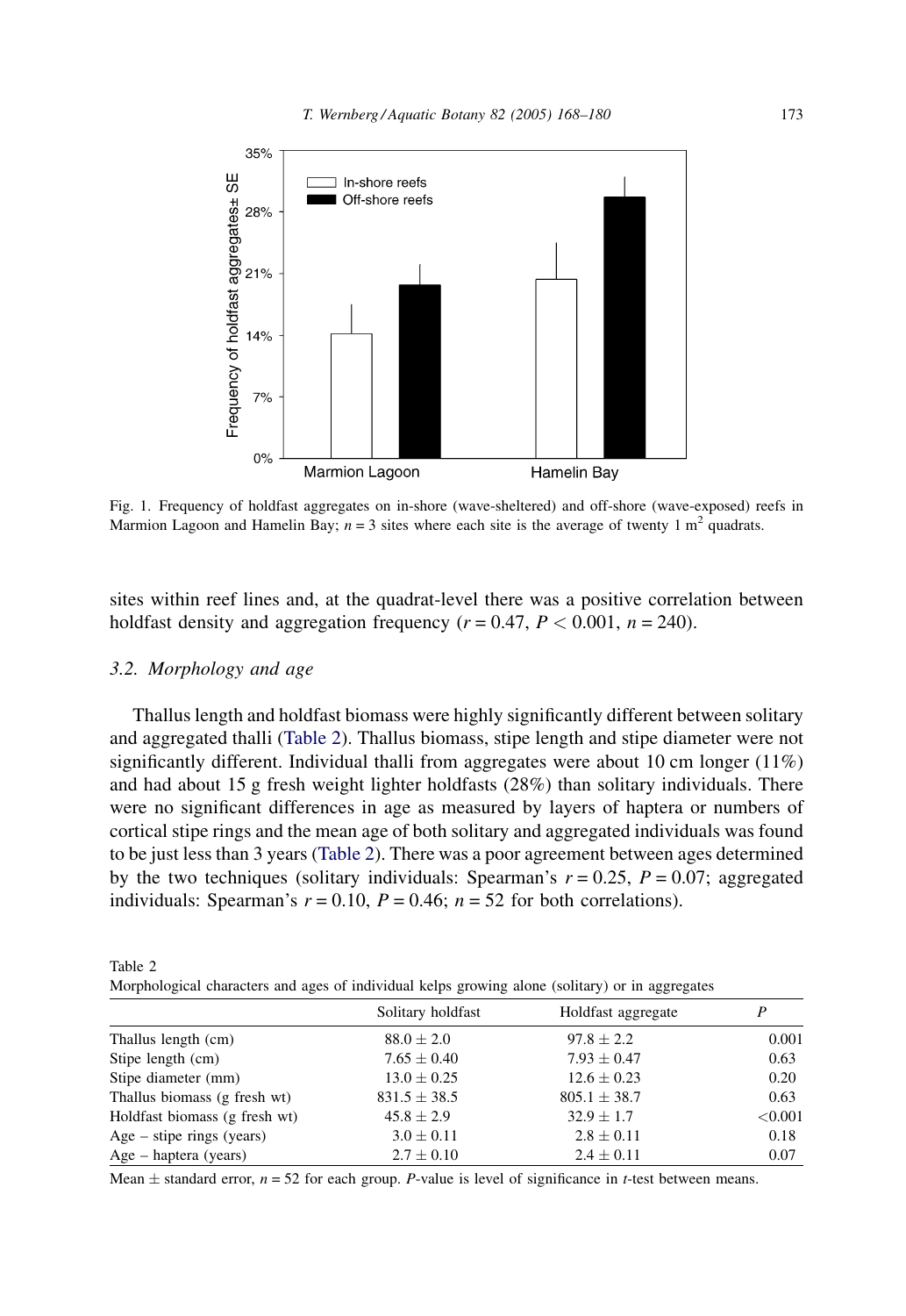|                                                        | Solitary holdfast | Holdfast aggregate |            |  |
|--------------------------------------------------------|-------------------|--------------------|------------|--|
| Attachment force (N)                                   | $162.5 \pm 12.9$  | $256.5 \pm 21.6$   | ${<}0.001$ |  |
| Holdfast attachment area $\text{cm}^2$ )               | $64.3 + 5.4$      | $90.7 + 5.4$       | < 0.001    |  |
| Attachment strength (N cm <sup><math>-2</math></sup> ) | $2.71 \pm 0.22$   | $2.92 \pm 0.26$    | 0.53       |  |

Holdfast attachment characteristics for kelps growing alone (solitary) and in aggregates

Mean  $\pm$  standard error,  $n = 19$  for each group. P-value is level of significance in t-test for difference between means.

#### 3.3. Attachment and drag

Aggregates of kelp were considerably more (58%) firmly attached to the limestone reef than solitary kelp thalli (Table 3). However, the attachment area was also larger (41%), and when adjusting for this inequality there were no differences in attachment strength between aggregates and solitary kelps (Table 3).

Drag force increased linearly with the product of water velocity<sup>1.5</sup> and biomass  $(r^2 > 0.89$  in all cases, [Fig. 2](#page-7-0)) across the range of experimental water velocities ( $\sim 0.5 2.5 \text{ m s}^{-1}$ ). The roughness factor,  $A''$  (i.e., slopes of regression models, [Fig. 2](#page-7-0)), of kelp aggregates was lower  $(17%)$  than for solitary individuals [\(Fig. 3](#page-8-0)); this difference was statistically significant (paired  $t$ -test, mean of the two solitary individuals versus the aggregate,  $t_{0.05(2),7} = 2.52$ ,  $P = 0.04$ ,  $n = 8$ ). There was no correlation between the roughness factor of solitary individuals and their aggregates ( $r = 0.38$ ,  $P = 0.36$ ,  $n = 8$ ), but there was a strong negative correlation between  $A''$  and biomass across both solitary kelps and aggregates  $(r = -0.68, P < 0.001, n = 14, Fig. 3)$  $(r = -0.68, P < 0.001, n = 14, Fig. 3)$  $(r = -0.68, P < 0.001, n = 14, Fig. 3)$ .

## 4. Discussion

## 4.1. Prevalence of holdfast aggregation

Fusion of holdfasts between adjacent thalli is probably widespread in dense patches of macroalgae, which predominantly rely on reproduction by propagule dispersal (e.g., [Critchley, 1983; Santelices et al., 1999](#page-11-0)). This study documented that fused aggregates of E. radiata holdfasts were common in Marmion Lagoon and Hamelin Bay, and that their frequency of occurrence varied consistently with the hydrodynamic environment. Not only was the proportion of holdfast aggregates consistently higher on exposed off-shore reefs than on sheltered in-shore reefs, it was also higher in Hamelin Bay than in Marmion Lagoon. These two locations reflect a large-scale gradient in exposure to ocean swell ([Sanderson et al., 2000](#page-12-0)) because Marmion Lagoon is located where the continental shelf is wide with several submerged limestone ridges that provide some protection whereas Hamelin Bay is located where the shelf is narrow and steep, and only has a few small islands to attenuate swell energy.

There was a positive correlation between kelp density and aggregation frequency at the quadrat-level, likely reflecting that at high densities holdfasts occupy more space thus increasing the likelihood of contact and fusion. However, kelp densities were not different

Table 3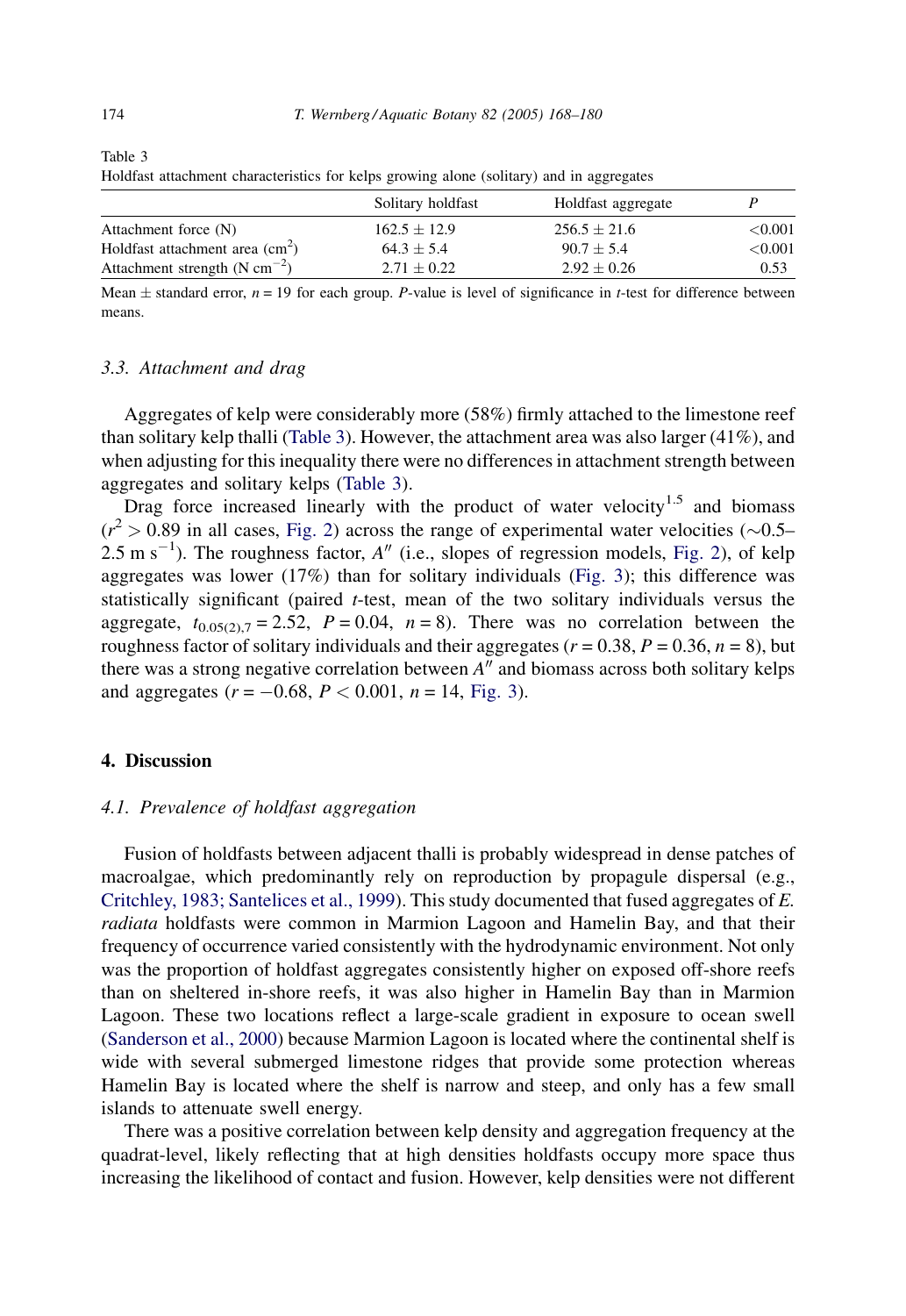<span id="page-7-0"></span>

Fig. 2. Effect of water velocity<sup>1.5</sup>  $\times$  biomass on drag force of solitary kelp thalli and aggregates constructed by combining two solitary thalli. Data given on the graphs are thallus length (from just above the holdfast to the end of the longest lateral), thallus fresh weight and linear regression models. The roughness factor,  $A''$ , is the slope of the models.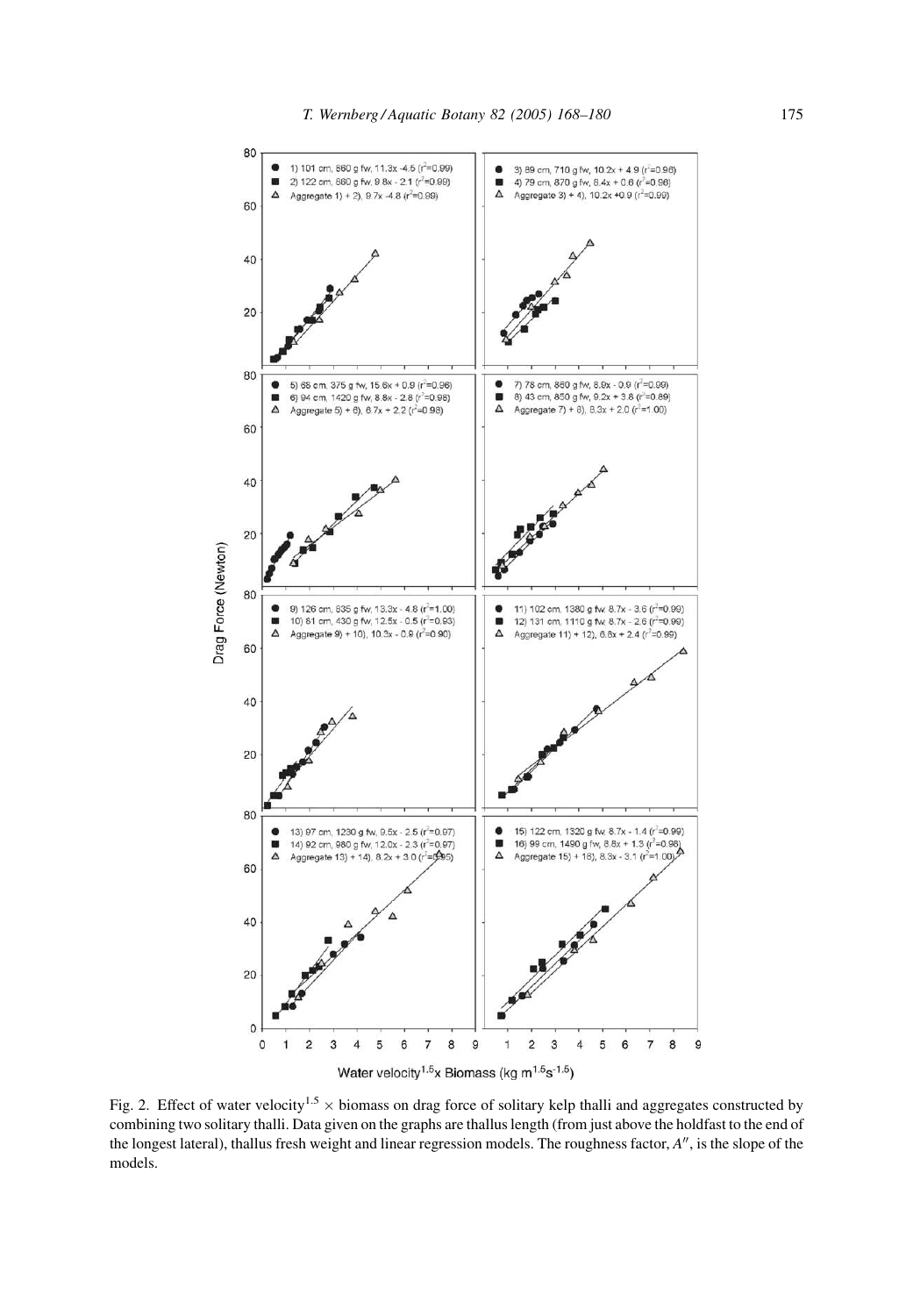<span id="page-8-0"></span>

Fig. 3. Roughness factors of solitary (S) thalli and aggregates (A) of two thalli plotted against their biomass.

between reef lines or locations (this study) and kelp holdfast sizes (weights) are not different between sheltered and exposed reefs ([Wernberg and Thomsen, in press](#page-12-0)). Consequently, neither kelp density or holdfast size confounded the patterns among locations or wave exposures.

The positive relationship between wave exposure and holdfast aggregation frequency suggests that aggregates either have a higher formation rate or a lower mortality rate than solitary individuals in exposed relative to more sheltered environments. Clumped distributions of macroalgae have previously been associated with reduced water motion in combination with limited dispersal ([Dayton, 1973; Johnson and Brawley, 1998\)](#page-11-0), and so, an increase in the formation rate of aggregates on exposed relative to sheltered reefs seems unlikely. In contrast, the morphological, attachment and drag characteristics associated with aggregated individuals are consistent with the alternative model that aggregates may have a lower mortality rate (see below).

## 4.2. Morphological differences

Morphological differences between solitary and aggregated thalli were apparent despite the fact that all individuals were collected from within relatively dense patches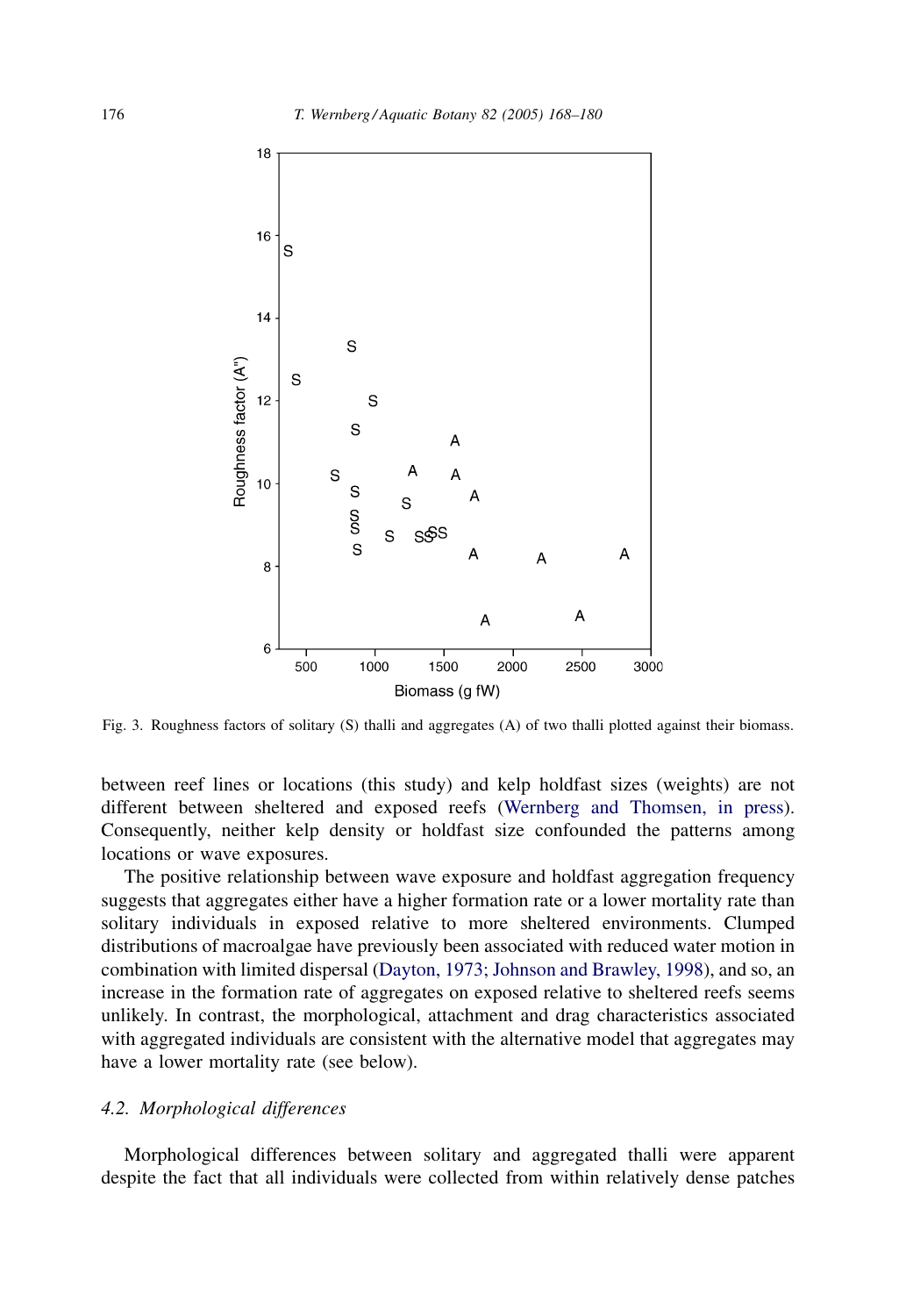of kelp. Individuals in aggregates were 11% longer than solitary individuals. This difference may not appear substantial, however, it amounts to almost one quarter of the largest difference  $(48%)$  in total thallus length among E. *radiata* populations across 1000's of kilometers of Australasian coastline ([Wernberg et al., 2003a](#page-12-0)). The larger thallus length but not biomass shows that aggregated kelps are more slender. This morphological difference is consistent with reduced drag ([Gerard, 1987,](#page-11-0) but see [Milligan](#page-11-0) [and DeWreede, 2004\)](#page-11-0). Elongation of thalli in aggregates is likely a response to increased shelf shading, as suggested for similar responses to crowding in other kelps, such as Pterygophora californica Ruprecht [\(Hymanson et al., 1990\)](#page-11-0), Postelsia palmaeformis Ruprecht [\(Holbrook et al., 1991\)](#page-11-0) and Laminaria hyperborea (Gunnerus) Foslie [\(Sjøtun](#page-12-0) [and Fredriksen, 1995](#page-12-0)).

Per individual, holdfasts in aggregates were 28% smaller than solitary holdfasts. A positive relationship between wave exposure (and hence drag) and allocation of resources to holdfast structures has been found for L. hyperborea ([Sjøtun and Fredriksen, 1995](#page-12-0)) and Eisenia arborea J.E. Areschoug [\(Roberson and Coyer, 2004](#page-12-0)). If a similar relationship exists for E. radiata – and there are indications it might – then, the observed differences in holdfast biomass are consistent with the idea that aggregation reduces perceived drag; although [Wernberg and Thomsen \(in press\)](#page-12-0) found no differences in holdfast sizes across wave exposures, their data suggested that exposed thalli were smaller and thus that, relatively, holdfasts were larger in the high drag environment.

# 4.3. Age

Counting cortical growth rings has been successfully applied to determine the age of a range of perennial macroalgae [\(Hymanson et al., 1990](#page-11-0) and references herein) including long-stiped E. radiata from New Zealand ([Novaczek, 1981\)](#page-12-0) and the Australian east coast [\(Larkum, 1986](#page-11-0)). In this study, both aging techniques provided similar estimates of 2–3 years mean ages for both solitary and aggregated individuals. This corresponds well with what would be expected from a reported mortality rate of >60% per annum for grown sporophytes in Marmion Lagoon [\(Hatcher et al., 1987](#page-11-0)). However, the poor correlation between individual ages determined by ring counts and haptera layers highlights limitations to the use of these methods. These limitations probably reflect that the confidence of the age-estimates is  $\pm 1$  year for both methods [\(Novaczek, 1981; Hymanson et al., 1990\)](#page-12-0), a large error when all individuals are 1–4 year-old. So, the methods may not be sensitive enough to detect subtle age differences among sub-populations, but they appear to still be useful to determine more coarse patterns in population structure.

## 4.4. Attachment and drag

Aggregates had higher attachment force than solitary individuals. Given the larger attachment area of the compound holdfast this was not surprising as several studies have found a positive relationship between attachment force and holdfast size or attachment area [\(Milligan and DeWreede, 2000; Kawamata, 2001; Duggins et al., 2003\)](#page-11-0). After adjusting for attachment area there were no differences in attachment strength between aggregates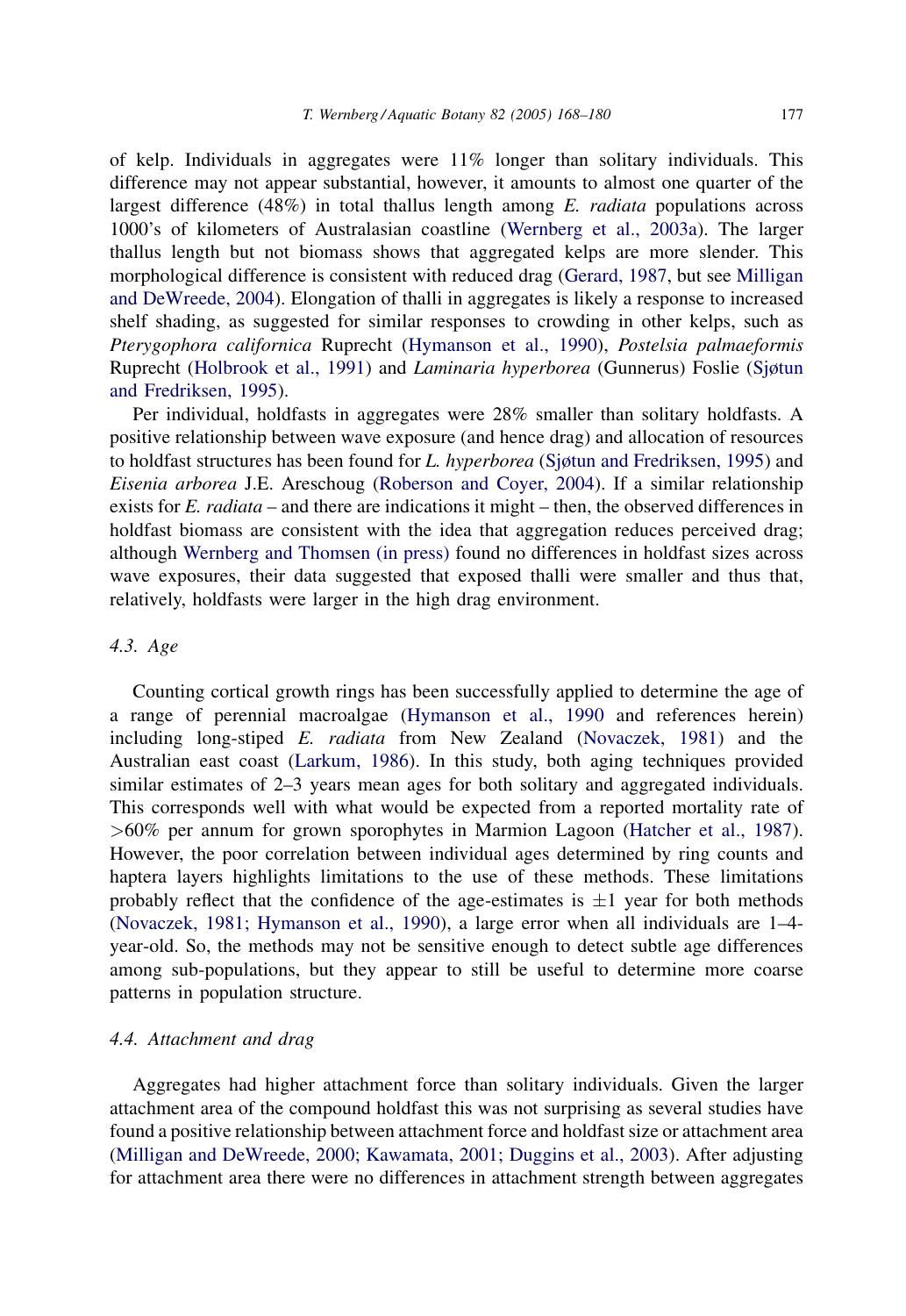and solitary individuals, perhaps reflecting that attachment strength is a constant determined by a combination of the species-specific attachment mechanism and substrate properties (e.g., degree of consolidation and rugosity). The lack of a difference in attachment strength between aggregates and solitary holdfasts is particularly interesting in light of the 28% smaller holdfasts per individual in aggregates because it suggests that they have obtained the same attachment strength with considerably less investment in holdfast structures. Holdfasts are relatively unproductive and hence, energetically, aggregation is advantageous, as there appear to be no negative consequences for thallus biomass.

Drag force is proportional to projected area (e.g., [Vogel, 1984\)](#page-12-0) and consequently biomass in many bladed aquatic macrophytes [\(Dudgeon and Johnson, 1992;](#page-11-0) [Schutten and](#page-12-0) [Davy, 2000](#page-12-0)). Davy and Schutten's (2000) equation provided an accurate relationship between water velocity, biomass and drag force, as indicated by the high  $r^2$ -values for the linear regression models. The roughness factors determined from these regression models all showed how the relative drag in aggregates is smaller than that of solitary individuals. When faced with increasing flow, the three-dimensional and digitate thallus-shape of algae, such as E. raditata will compact and rearrange ([Koehl and Alberte, 1988; Armstrong,](#page-11-0) [1989; Milligan and DeWreede, 2004\)](#page-11-0) to increase streamlining. The negative relationship between biomass and the roughness factor probably indicates that the relative amount of compaction and rearranging that can take place is limited by the three-dimensional size of the shape, i.e., the relatively larger volume (including interstitial space) of large specimens and aggregates have greater scope for compaction. There appear to be no straightforward relationships between the roughness factor of solitary individuals and the aggregates they produce when combined, suggesting that roughness factors are not additive or multiplicative.

Dislodgment, which is fatal to kelps, such as E. *radiata*, depends on a balance between attachment and drag. Per individual, aggregates had lower drag but similar attachment strengths compared to solitary kelps, suggesting that aggregation cause a relative reinforcement of the kelps. The distribution of holdfast aggregates relative to the hydrodynamic environment as well as morphological, attachment and drag differences between solitary and aggregated thalli were consistent with the notion that aggregation lowers the dislodgment rate. However, given the correlative nature of some of the evidence presented here, future studies should address these patterns by directly measuring dislodgment rates in tagging experiments and testing the causality of morphological differences in transplant experiments where kelp recruits are transplanted and grown alone (solitary) or in aggregates.

## Acknowledgements

Grants from the Danish Natural Science Research Council and the Danish Research Academy supported this study. Data on attachment strength and drag were collected in collaboration with M.S. Thomsen. The Department for Conservation and Land Management, marine conservation branch, Perth, issued the permits to work within Marmion Marine Park. G.A. Kendrick and M.A. Vanderklift provided comments on early versions of the manuscript.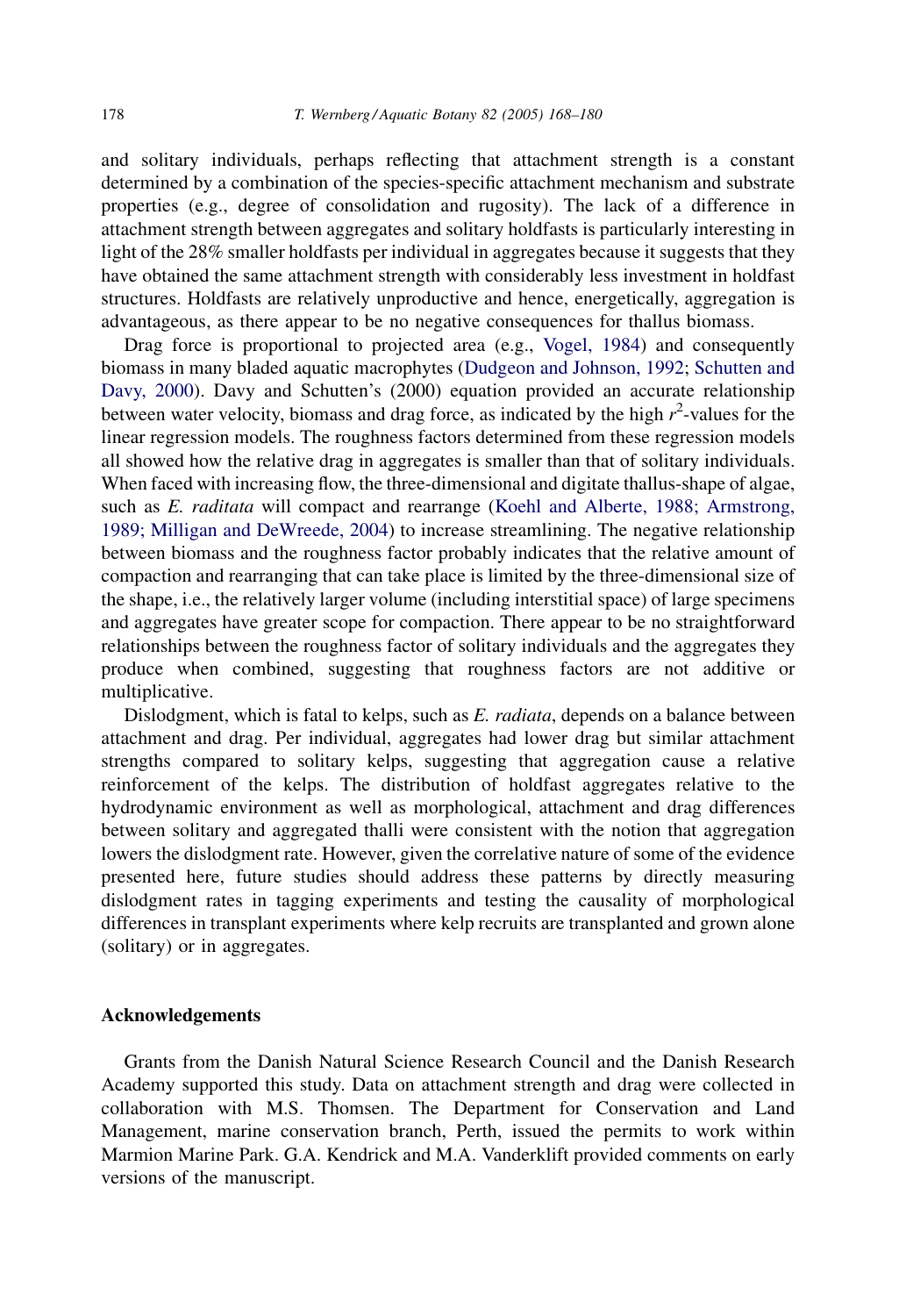# <span id="page-11-0"></span>References

- Anderson, R.J., Carrick, P., Levitt, G.J., Share, A., 1997. Holdfasts of adult kelp Ecklonia maxima provide refuges from grazing for recruitment of juvenile kelps. Mar. Ecol. Prog. Ser. 159, 265–273.
- Arenas, F., Fernandez, C., 2000. Size structure and dynamics in a population of Sargassum muticum (Phaeophyceae). J. Phycol. 36, 1012–1020.
- Armstrong, S.L., 1989. The behavior in flow of the morphologically variable seaweed *Hedophyllum sessile* C. Ag. Setchell. Hydrobiol. 183, 115–122.
- Critchley, A.T., 1983. Sargassum muticum: a morphological description of European material. J. Mar. Biol. Assoc. UK 63, 813–824.
- Dayton, P.K., 1973. Dispersion, dispersal, and persistence of the annual intertidal alga, Postelsia palmaeformis Ruprecht. Ecology 54, 433–438.
- Dayton, P.K., Currie, V., Gerrodette, T., Keller, B.D., Rosenthal, R., Ven Tresca, D., 1984. Patch dynamics and stability of some California kelp communities. Ecol. Monogr. 54, 253–290.
- Dudgeon, S.R., Johnson, A.S., 1992. Thick vs. thin thallus morphology and tissue mechanics influence differential drag and dislodgement of two co-dominant seaweeds. J. Exp. Mar. Biol. Ecol. 165, 23–43.
- Duggins, D.O., Eckman, J.E., Siddon, C.E., Klinger, T., 2003. Population, morphometric and biomechanical studies of three understory kelps along a hydrodynamic gradient. Mar. Ecol. Prog. Ser. 265, 57–76.
- Eckman, J.E., Duggins, D.O., Sewell, A.T., 1989. Ecology of understory kelp environments. I. Effects of kelps on flow and particle transport near the bottom. J. Exp. Mar. Biol. Ecol. 129, 173–188.
- Gerard, V.A., 1987. Hydrodynamic streamlining of Laminaria saccharina Lamour in response to mechanical stress. J. Exp. Mar. Biol. Ecol. 107, 237–244.
- Goodsell, P.J., Fowler-Walker, M.J., Gillanders, B.M., Connell, S.D., 2004. Variations in the configuration of algae in subtidal forests: implications for invertebrate assemblages. Aust. Ecol. 29, 350–357.
- Hatcher, B.G., Kirkman, H., Wood, W.F., 1987. Growth of the kelp Ecklonia radiata near the northern limit of its range in Western Australia. Mar. Biol. 95, 63–72.
- Holbrook, N.M., Denny, M.W., Koehl, M.A.R., 1991. Intertidal trees: consequences of aggregation on the mechanical and photosynthetic properties of sea palms Postelsia palmaeformis Ruprecht. J. Exp. Mar. Biol. Ecol. 146, 39–68.
- Hymanson, Z.P., Reed, D.C., Foster, M.S., Carter, J.W., 1990. The validity of using morphological characteristics as predictors of age in the kelp Pterygophora californica Laminariales Phaeophyta. Mar. Ecol. Prog. Ser. 59, 295–304.
- Johnson, A.S., 2001. Drag, drafting, and mechanical interactions in canopies of the red alga Chondrus crispus. Biol. Bull. (Woods Hole) 201, 126–135.
- Johnson, L.E., Brawley, S.H., 1998. Dispersal and recruitment of a canopy-forming intertidal alga: the relative roles of propagule availability and post-settlement processes. Oecologia 117, 517–526.
- Kawamata, S., 2001. Adaptive mechanical tolerance and dislodgement velocity of the kelp Laminaria japonica in wave-induced water motion. Mar. Ecol. Prog. Ser. 211, 89–104.
- Kennelly, S.J., 1989. Effects of kelp canopies on understorey species due to shade and scour. Mar. Ecol. Prog. Ser. 50, 215–224.
- Kirkman, H., 1981. The first year in the life history and the survival of the juvenile marine macrophyte, *Ecklonia* radiata (Turn.) J. Agardh. J. Exp. Mar. Biol. Ecol. 55, 243–254.
- Koehl, M.A.R., Alberte, R.S., 1988. Flow flapping and photosynthesis of Nereocystis luetkeana a functional comparison of undulate and flat blade morphologies. Mar. Biol. 99, 435–444.
- Larkum, A.W.D., 1986. A study of growth and primary production in Ecklonia radiata Laminariales at a sheltered site in Port Jackson New South Wales, Australia. J. Exp. Mar. Biol. Ecol. 96, 177–190.
- Milligan, K.L.D., DeWreede, R.E., 2000. Variations in holdfast attachment mechanics with developmental stage, substratum-type, season, and wave-exposure for the intertidal kelp species Hedophyllum sessile (C Agardh) Setchell. J. Exp. Mar. Biol. Ecol. 254, 189–209.
- Milligan, K.L.D., DeWreede, R.E., 2004. Morphological variations do not effectively reduce drag forces at high wave-exposure for the macroalgal species *Hedophyllum sessile* (Laminariales Phaeophyta). Phycologia 43, 236–244.